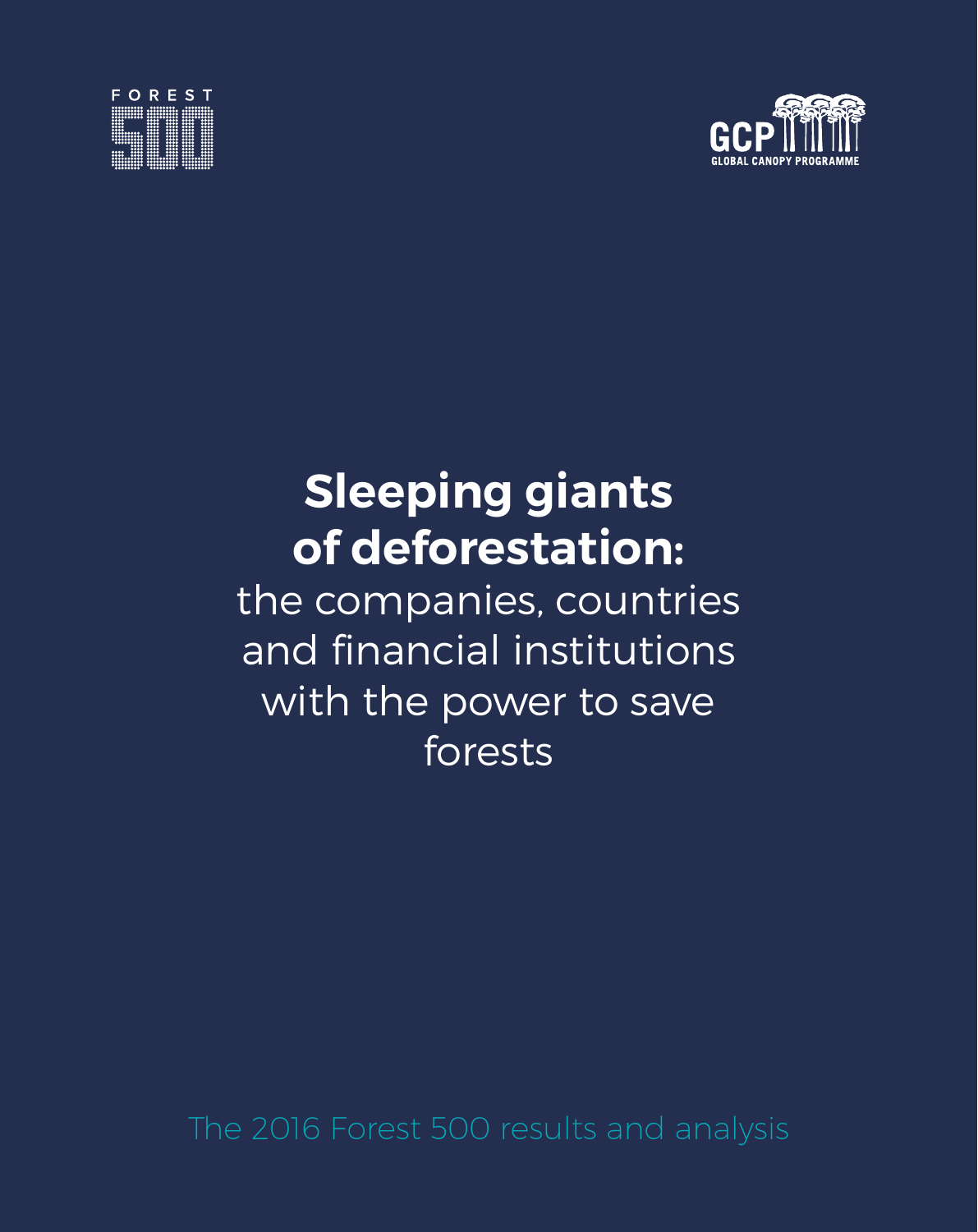#### Citation:

Please cite this publication as: Global Canopy Programme, 2016. Sleeping giants of deforestation: the companies, countries and financial institutions with the power to save forests. The 2016 Forest 500 results and analysis. Global Canopy Programme: Oxford, UK.

#### Lead authors:

Christina MacFarquhar, Francesca Ward, Tom Bregman, Sarah Lake.

Contributing authors and reviewers: Helen Bellfield, Xavier Andrillon.

#### Annex

A list of Forest 500 powerbrokers and their 2016 scores is provided in an

### Funding



This publication was financially supported by UK aid from the UK government; however the views expressed in this report do not necessarily reflect the UK government's official policies.

### About the Forest 500:

The Forest 500, an initiative of the Global Canopy Programme, is the world's first rainforest rating agency. It identifies and ranks the most influential companies, financial institutions, countries and subnational jurisdictions in the race towards a deforestation-free global economy.

To contact the Forest 500 team, please write to forest500@globalcanopy.org.

# About the Programme:

The Global Canopy Programme is a tropical forest think tank working to demonstrate the scientific, political and business case for safeguarding forests as natural capital that underpins water, food, energy, health and climate security for all. GCP's pioneering initiatives include the Forest Footprint Disclosure Project (now CDP's forests programme), the Natural Capital Declaration, the REDD Desk and the Little Book series. The Global Canopy Programme is a registered UK charity, number 1089110. www.globalcanopy.org

The contents of this report may be used by anyone providing acknowledgement is given to the Global Canopy Programme. No representation or warranty (express or implied) is given by the Global Canopy Programme or any of its contributors as to the accuracy or completeness of the information and opinions contained in this report.

The Global Canopy Programme sits under The Global Canopy Foundation, a United Kingdom charitable company limited by guarantee, charity number 1089110.

© 2016 Global Canopy Programme. All rights reserved.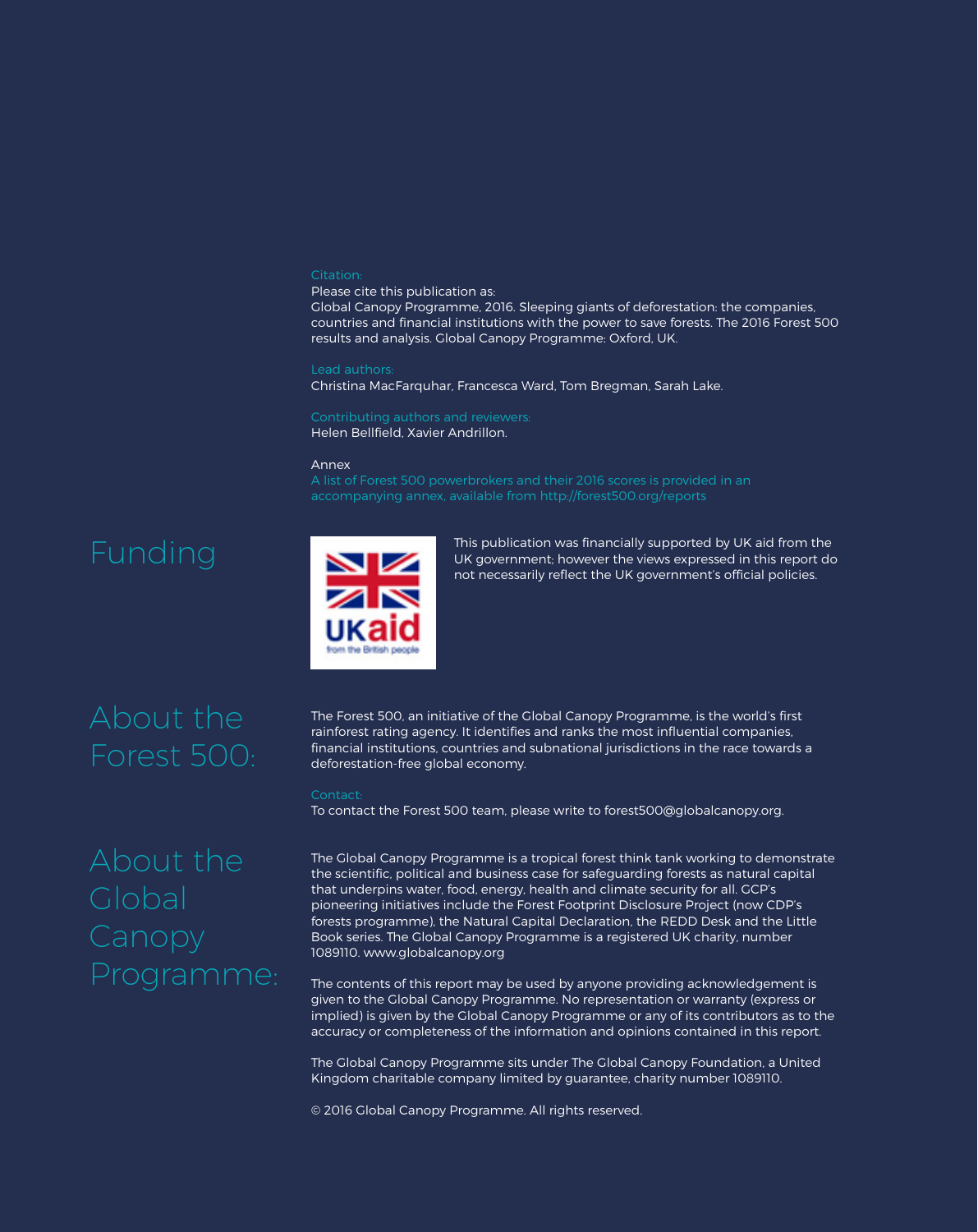### Executive Summary

Bold commitments to decouple commodity production from tropical deforestation are on the rise. These have included major collective commitments since 2010 by the Consumer Goods Forum on behalf of its more than 400 members, and by 40 countries and 57 companies and financial institutions in their New York Declaration on Forests. Equally important are the steps being taken by numerous actors to map out their own individual paths towards removing deforestation risk from their jurisdictions, supply chains and financial portfolios.

The third annual Forest 500 report asks the fundamental question: *to what degree are the most influential actors in the global palm oil, soya, cattle product and timber product supply chains committing to address deforestation?* Through a systematic analysis of the 250 companies, 150 financial institutions and 50 national and subnational jurisdictions selected for inclusion in the Forest 500<sup>1</sup>, this report reveals not only whether these powerbrokers have established policies to address deforestation, but also whether their policies are robust enough to produce meaningful change on the ground. It finds that:

Despite signs of improvement among leading companies, the rate of progress by most companies is inadequate to meet 2020 targets to address deforestation.

- Entire sectors lack action: The cattle industry continues to be the largest commodity driver of deforestation<sup>2</sup> yet only 26% of companies operating in the cattle product supply chain have any policy to address environmental impacts, with even fewer (16%) including adequate commitments specifically on deforestation.
- The leaders continue to lead, and the laggards to lag: While a handful of companies have published new policies or improved existing ones, the majority of companies in the Forest 500 have weak policies or no policies at all.
- The rate at which new company policies are emerging is too low to meet 2020 targets, with an increase of only 5% in the last three years in the number of companies with policies for all commodities to which they are exposed. Many of these policies also lack robustness, omitting key environmental and social factors, processes for publicly reporting progress, or parts of the companies' supply chains.

<sup>&#</sup>x27; The Forest 500 actors include 450 companies, financial institutions, countries and subnational jurisdictions, plus 50 additional powerbrokers, such as industry<br>groups and civil society organisations, that are considered

<sup>&</sup>lt;sup>2</sup> See Henders, S. et al., 2015. 'Trading forests: land-use change and carbon emissions embodied in production and exports of forest-risk commodities.' *Environmental*<br>Research Letters, 10 (12). Available from: http://iop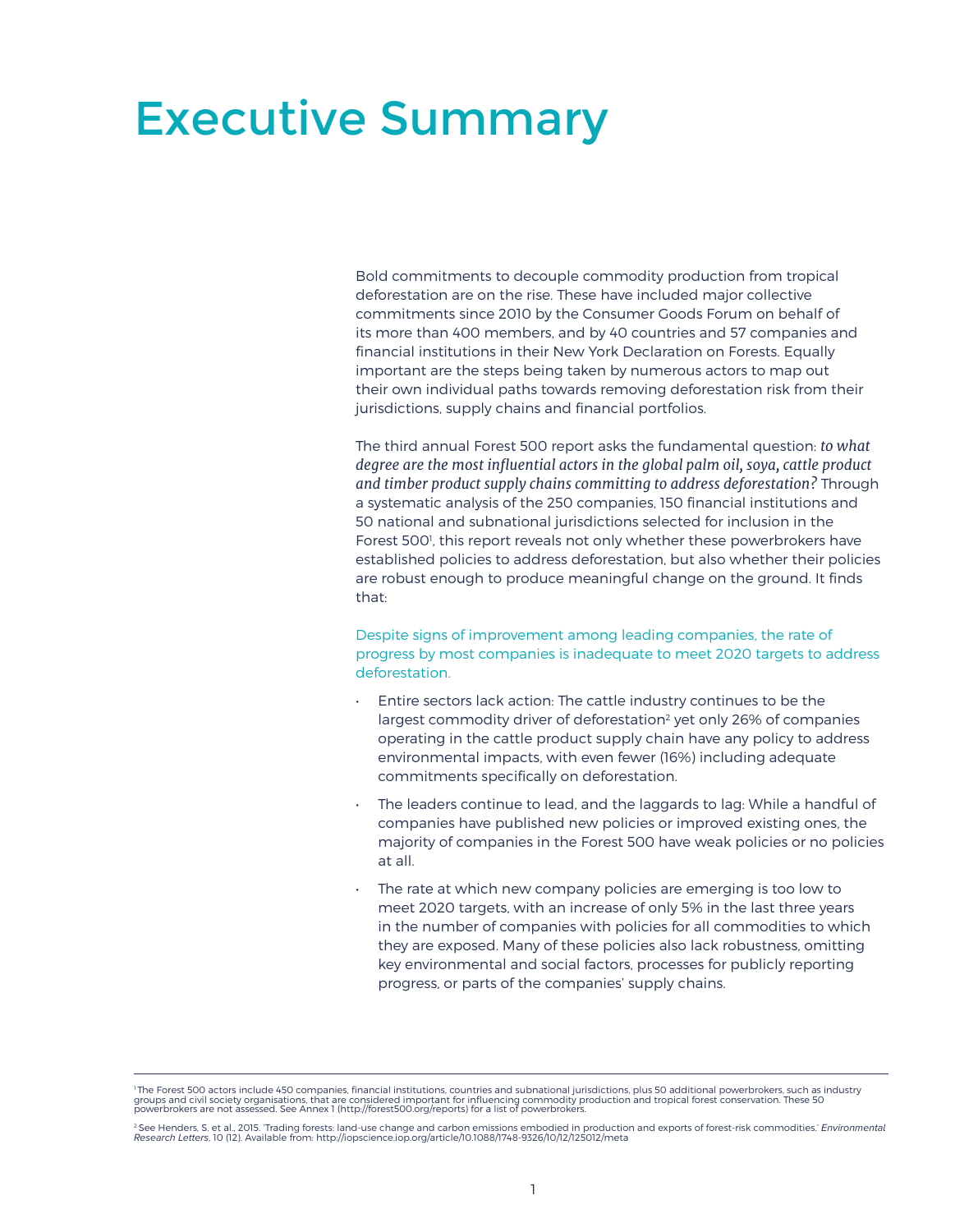Demand for unsustainably produced commodities remains uncurbed by major importing countries, while producer countries are increasingly committing to address deforestation within their borders.

- Four countries that produce forest risk commodities have now established new national commitments on avoiding deforestation in priority forest types (including natural, intact or high conservation value forests) with two of these established in the last year. These countries are Colombia, the Democratic Republic of Congo, Ivory Coast and Liberia.
- However, major importing countries such as China and India have yet to address their role in the demand for commodities driving deforestation. While the EU and US have policies such as FLEGT and the Lacey Act to cover illegal timber sales, these importing jurisdictions also lack policies that address the full range of forest risk commodities.

Strong policies from a small number of leading financial institutions are yet to be matched by their peers and client/investee companies.

- Only four investors and lenders (3%) in the Forest 500 have policies committing to remove deforestation arising from their financing of companies in all four supply chains. A larger number (nearly a quarter) have policies that apply to one or more specific supply chains.
- Among those financial institutions with forest policies, many continue to finance clients and investees without such policies, indicating a lack of policy implementation. The 2016 assessment finds that 75% of lenders with forest policies have made loans - totalling over US \$64 billion - to companies that have not published their own policies.

If 2020 goals for addressing commodity-driven deforestation are to be met, company, government, and financial sector action requires great improvement in the following ways:

- Company policies need to address the largest drivers of deforestation such as cattle products and soya, and not just the commodities receiving the most public attention - timber products and palm oil.
- Companies need to close current policy loopholes by expanding policies to address all forest risk commodities in their supply chains, and to do so in all geographies from which these commodities are sourced, not just those under the most scrutiny.
- To address the impacts of growing demand, and to increase market signals for sustainable commodities, major importing countries can establish policies committing to sustainable sourcing.
- To create financial and market incentives for sustainable production, financial institutions need not only to establish forest policies for all four commodities, but also to clearly communicate their policies and expected behaviour changes to their clients and investees, such as through direct engagement.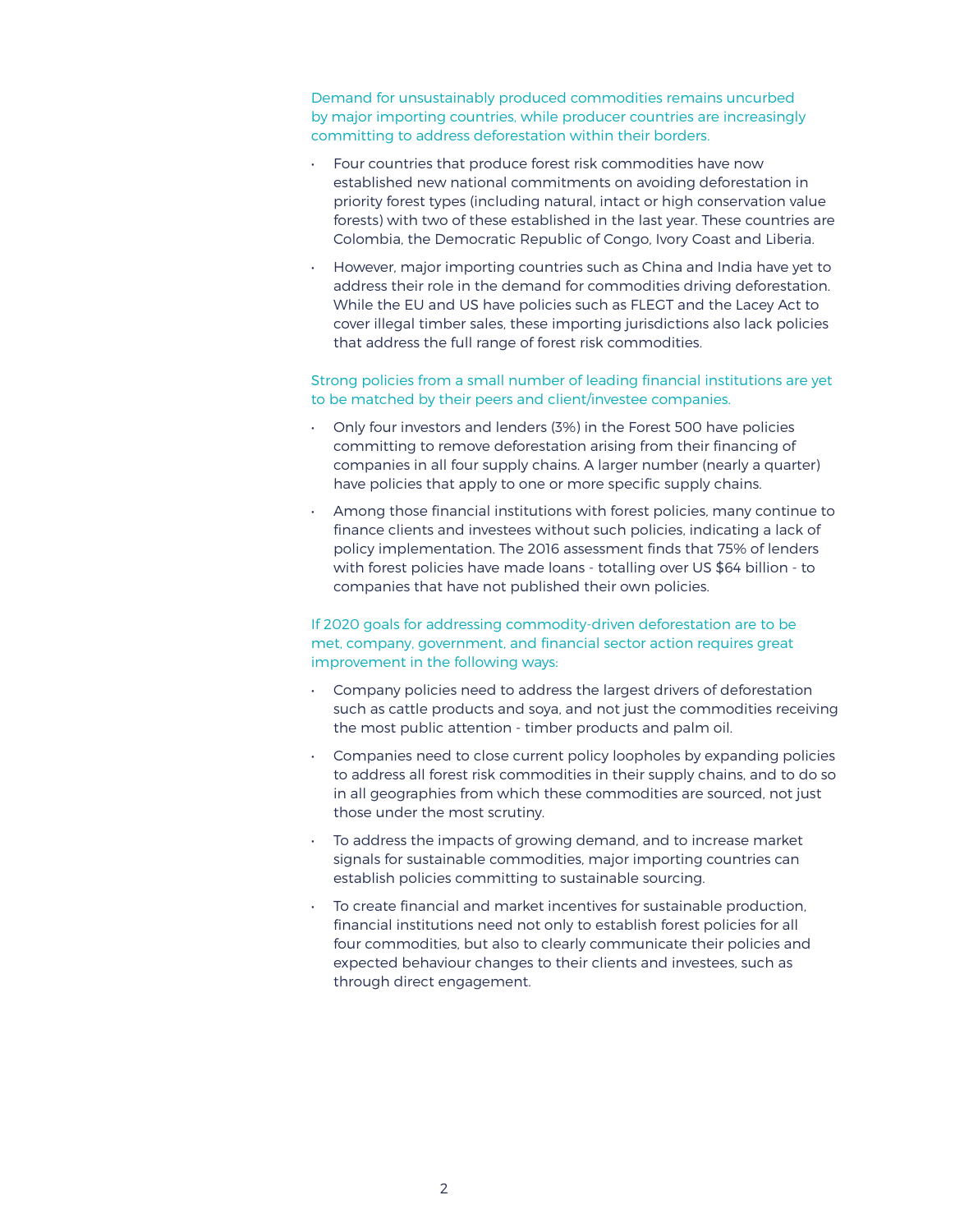### Introduction

Three years remain until 2020, by which time many government and corporate commitments - such as those of the Consumer Goods Forum<sup>3</sup> and the New York Declaration on Forests<sup>4</sup> - are set to achieve major milestones in removing deforestation from global commodity supply chains.

Transparency on the intentions, methods and progress of public and private sector actors in working towards these goals will be critical to their accomplishment. For none could this be more important than for the powerbrokers of the Forest 500. These are the jurisdictions, companies, financial institutions and other organisations<sup>5</sup> with the greatest potential to halt tropical deforestation associated with the production of the four major forest risk commodities: palm oil, soya, timber products (including pulp and paper)<sup>6</sup>, and cattle products (including beef and leather).

These actors have been systematically selected and assessed annually $^\prime$  since 2014 by the Forest 500 rating agency, an initiative of the Global Canopy Programme, based on a detailed methodology published online at www.forest500.org.

The following report presents an analysis of the successes and failures of these actors to devise and publish<sup>8</sup> policies to address deforestation linked to their supply chains, portfolios, and landscapes. The report goes beyond asking what policies exist to investigate whether the scale and rate of progress is adequate to address the environmental and social challenges posed by commodity-driven deforestation.

The full list of powerbrokers and their 2016 scores can be accessed in the annex to this report, at http://forest500.org/reports.

#### **Box 1: Forest policies vs sustainability policies**

In the Forest 500 assessment, a distinction is made between two types of company policies: forest policies and sustainability policies. Forest policies include measures to avoid procuring commodities from priority forest types including primary, intact, natural and/or high conservation value (HCV) tropical forests, or commit to cover production or procurement using a credible certification scheme. This type of policy is given preference in

the assessment as it is considered more relevant to addressing deforestation. Sustainability policies, in contrast, include more vague commitments to sustainability, sometimes referring to forests specifically, but not excluding exploitation of priority forest types or committing to the use of credible certification schemes. Companies with forest policies are automatically awarded points for having sustainability policies.

<sup>3</sup> In November 2010, the Board of the Consumer Goods Forum pledged to "mobilise resources within our respective businesses to help achieve zero net<br>deforestation by 2020." See www.theconsumergoodsforum.com/sustainability-" The New York Declaration on Forests (NYDF) is a voluntary international declaration aiming to halt global deforestation. It was launched at the United Nations<br>Climate Summit in September 2014 and is endorsed by 190 gover

<sup>5</sup> See footnote 1.

<sup>&</sup>lt;sup>6</sup> In this report 'timber products' includes timber and its products (such as building materials) as well as wood-based pulp and paper. However, pulp and paper are<br>treated separately from timber in company assessments due

 $^7$  Assessment has taken place annually, and selection biennially, although some selection changes have been made annually due to mergers and acquisitions.  $^\mathrm{s}$  The Forest 500 assessment focuses on policies and information available publicly on the websites of the powerbrokers. See [www.forest500.org](http://www.forest500.org) for the<br>methodology.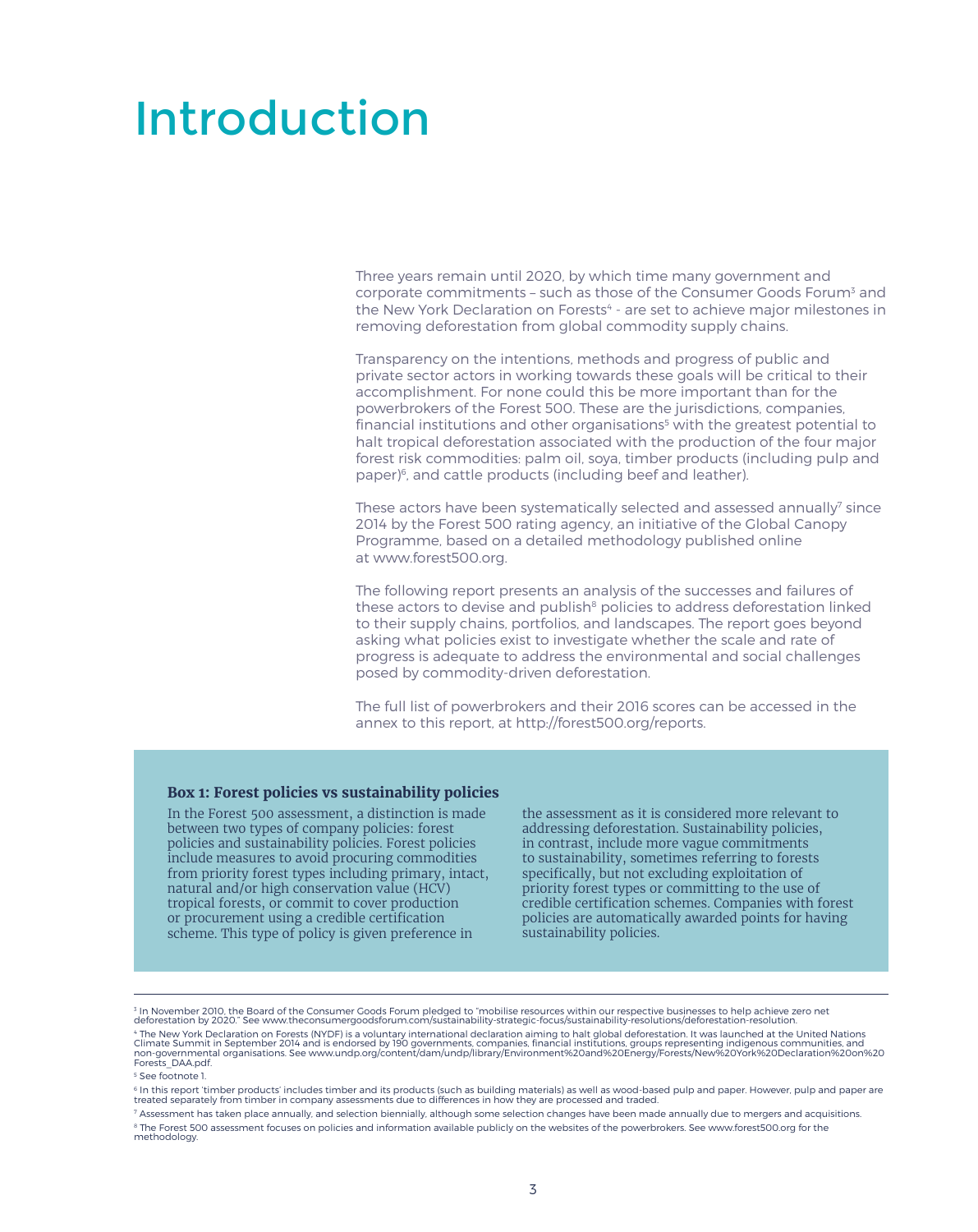## 1. Companies

The leaders still lead, while most companies still lag

Companies are exposed to tropical deforestation risk in their supply chains either directly by producing commodities in tropical forest areas, or by procuring commodities from deforested land. The impacts of this risk for the companies could include financial losses through stranded assets or loss of market access as stricter environmental requirements are implemented, or damaged brand reputation if their activities are associated with deforestation or the violation of local peoples' rights.

While many are quick to celebrate the momentum of private sector action to address deforestation through such victories as Brazil's Soy Moratorium<sup>9</sup> or the New York Declaration on Forests, Forest 500 analysis reveals a lack of commitment, especially in the cattle product supply chain, among the companies with the most influence over forests. Out of all 250 companies assessed, only 11 companies have gross zero deforestation policies that cover all forest risk commodities in their supply chains. Even among these 11 companies, only five of them explain how they aim to protect priority forest types (see Box 1) or indicate that the policy applies to all of their operations and suppliers globally. The majority of companies (57%) have weak, incomplete policies, or no policy at all despite their key role in forest risk commodity supply chains. Among the different commodity supply chains, there is great variation: over 60% of companies assessed for palm oil or for timber have sustainability policies for these commodities and over 40% have forest policies, while the pulp and paper, soya, and cattle supply chains are less well covered by either type of policy (see Figure 1).

The cattle product supply chain stands out as having a particularly large absence of company policies. Despite its role as the largest driver of tropical deforestation<sup>10</sup>, only 26% of companies in this supply chain have a sustainability policy, and only 16% a forest policy. Soya is slightly better covered, with 27% having sustainability policy and 19% a forest policy,

#### **Company selection and assessment**

The Forest 500 powerbrokers include 250 companies identified as having the greatest influence within global palm oil, soya, timber product and cattle product supply chains. Companies are selected based on the scale of their commodity production, the volume of commodities they process or trade, and their market share within global manufacturing and

retail sectors. The companies are assessed for one or more commodities and are awarded 0 to 5 points based on the robustness and scope of their forest and related human rights policies, as well as progress reporting.

*See the full methodology at www.Forest500.org*

<sup>&</sup>lt;sup>9</sup> Brazil's Soy Moratorium is a voluntary agreement among companies not to source soya from recently deforested areas in the Amazon. See http://www.abiove.org.<br>br/site/index.php?page=soy-moratorium&area=MTEtMy0x.

<sup>&</sup>lt;sup>10</sup> See footnote 2.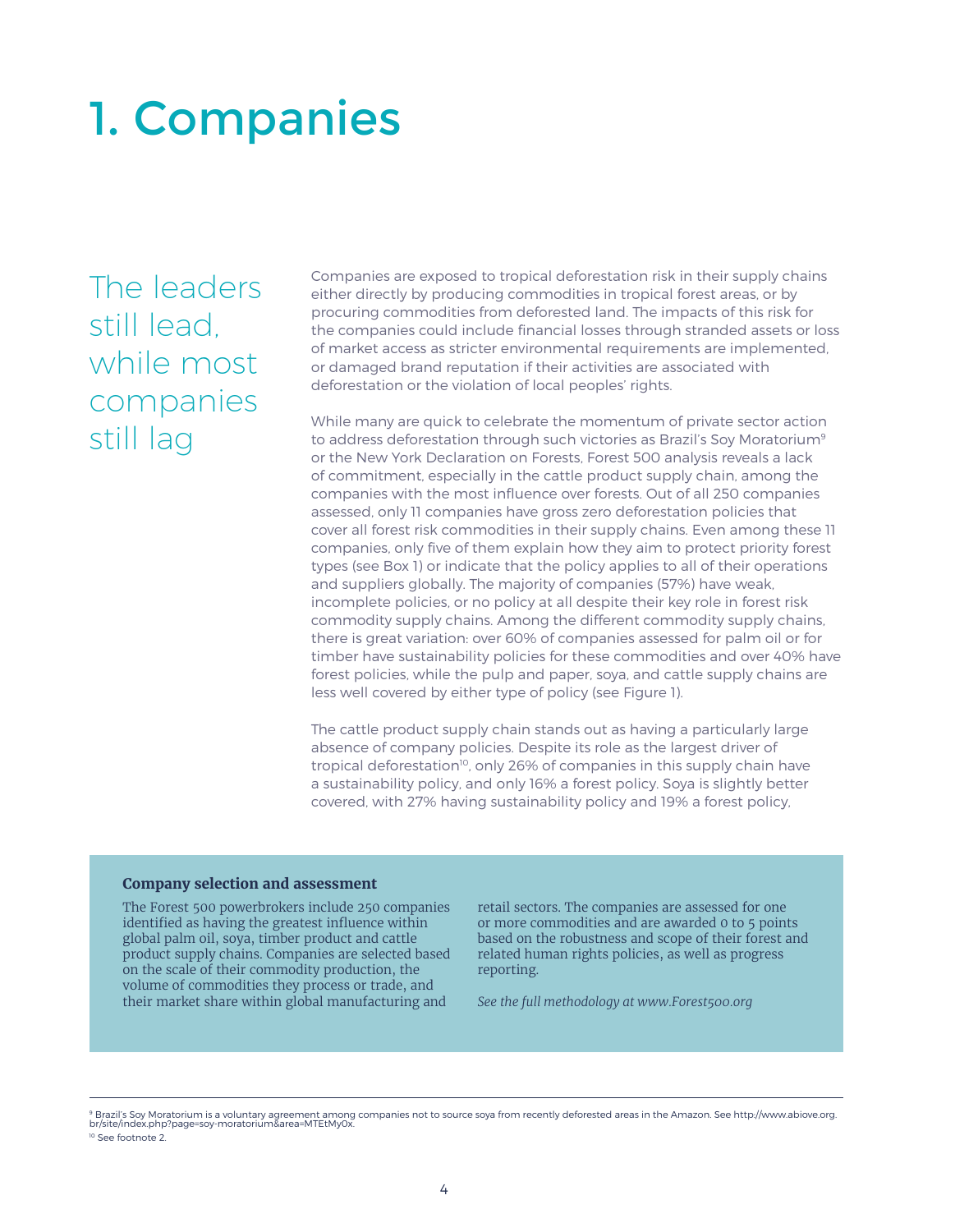#### **SUSTAINABILITY POLICY FOREST POLICY**



*Figure 1. Percentage of companies with sustainability policies compared to percentage with forest policies. Total number of companies assessed for each commodity appears in parentheses.*

*Note: many companies are assessed for more than one commodity.*

> and the rate of growth for soya-related policies is greater than for other commodities, with an 8% growth in the number of forest policies for soya over the last three years (see Figure 2).

Beyond the rate of growth in soya policies, 11% of companies improved their Forest 500 score this year due to having a new policy or improving an existing one. Among these are three new companies – Colgate-Palmolive, Marks & Spencer, and Orkla Group – that now join the ranks of those scoring the maximum 5 out of 5 points available, due to policy improvements in the last year. However the total number of companies with maximum points remains only a fraction of all the companies, at only 5% overall.

Despite these positive developments, it is clear that the rate at which companies are devising and publishing deforestation policies is too slow. From 2014 to the present, the number of companies committing to address deforestation in all relevant supply chains only increased by 5%<sup>11</sup>. At this rate, the majority of companies will still not have policies covering all relevant



#### *Figure 2.*

*Change over three years (2014-2016) in percentage of companies assessed for each commodity that have published a forest policy for that commodity. Total number of companies assessed for each commodity appears in parentheses. Note: many companies are assessed for more than one commodity.*

" The increase is 4% for (weaker) sustainability policies and 5% for (stronger) forest policies. This analysis covers palm oil, soya, cattle products, and timber products<br>excluding pulp and paper due to a change in methodo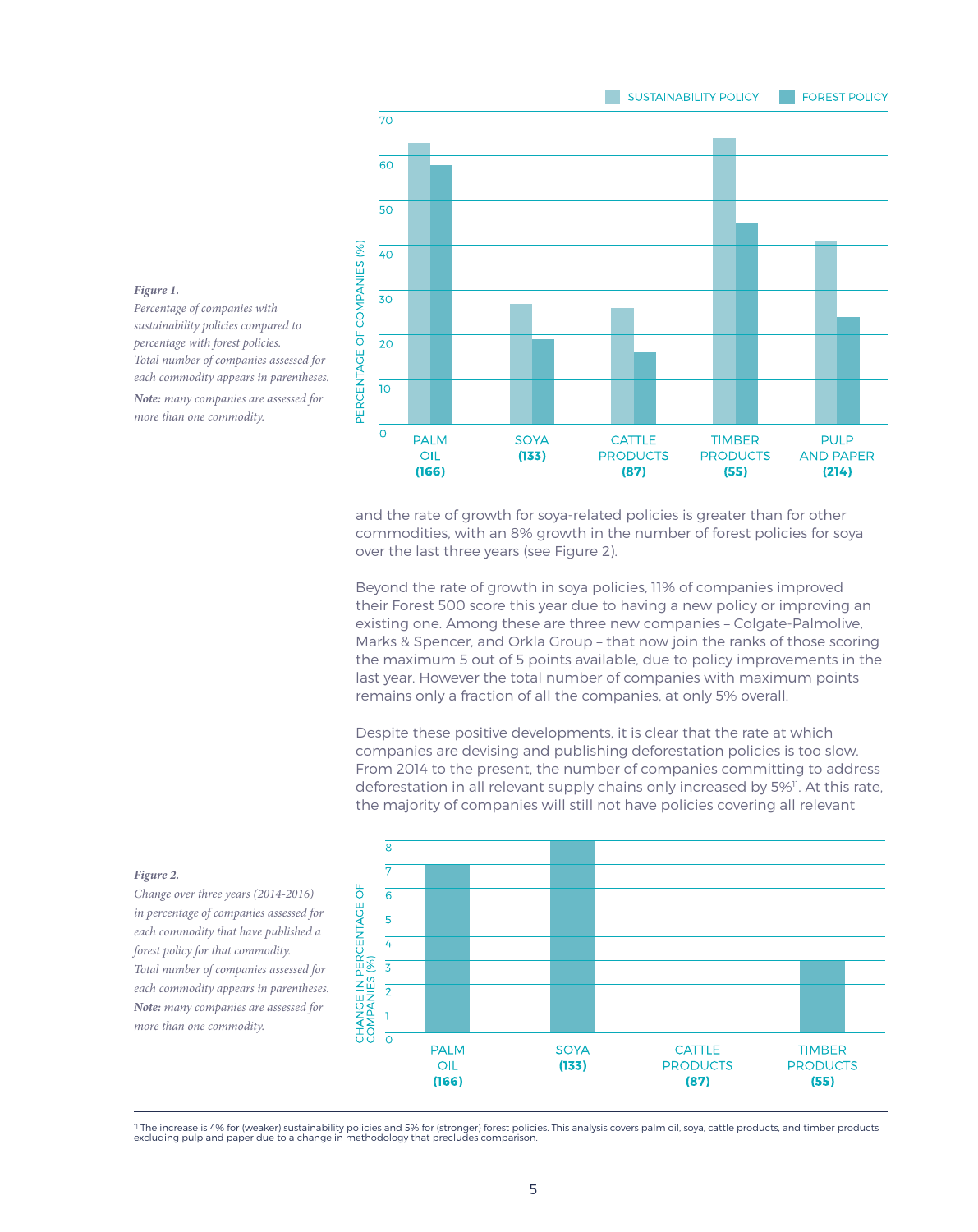commodities by 2020, let alone be implementing them. This is a major concern given that the Forest 500 companies have been identified as the most important in the world for addressing tropical deforestation.

Beyond substantial gaps in addressing entire commodity sectors, the Forest 500 assessment also reveals that many company forest policies do not cover all key geographies from which companies may be procuring forest risk commodities. Closer examination of the content of these policies, where they exist, finds that they are often limited to materials originating from a particular area, while ignoring other supplying regions, or are applicable only to a portion of a company's suppliers or subsidiaries.

Limitations in geographical scope are especially true for cattle and soya policies. For example, 60% of company policies on soya are restricted in their scope of application (see Figure 3). The majority of these restricted soya policies focus on Brazil's Soy Moratorium, a voluntary agreement among companies not to source soya from recently deforested areas in the Amazon, while neglecting to address impacts in other soya producing regions. While support for the Moratorium is important, this tendency is problematic due to the fact that the vast majority of soya<sup>12</sup> is sourced from areas outside the Amazon such as the biodiverse Cerrado biome. Indeed, the Cerrado continues to lose a sizeable amount of native vegetation due to soya expansion<sup>13</sup>. This limited focus on the Soy Moratorium was also identified in previous years' assessments and still remains to be addressed.

The majority of the companies with policies restricted to the Soy Moratorium are commodity processors and traders. Despite operating across multiple regions and jurisdictions, their policies are limited in geographical scope, in comparison to manufacturers and retailers, largely located in Europe and North America, whose soya policies apply more globally. This disconnect between policies at different parts of the supply chain highlights the need for downstream companies to engage with their suppliers to ensure that their more extensive policies are respected.



#### *Figure 3.*

*Percentage of forest policies for each commodity that have a restricted geographical or operational scope. Total number of companies assessed for each commodity appears in parentheses. Note: many companies are assessed for more than one commodity.*

<sup>12</sup> See TRASE, 2016 at www.trase.earth

13 See Gibbs, H. et al., 2015. 'Brazil's Soy Moratorium'. *Science*, 347 (6220). Available from: https://nelson.wisc.edu/sage/docs/publications/GibbsetalScience2015.pdf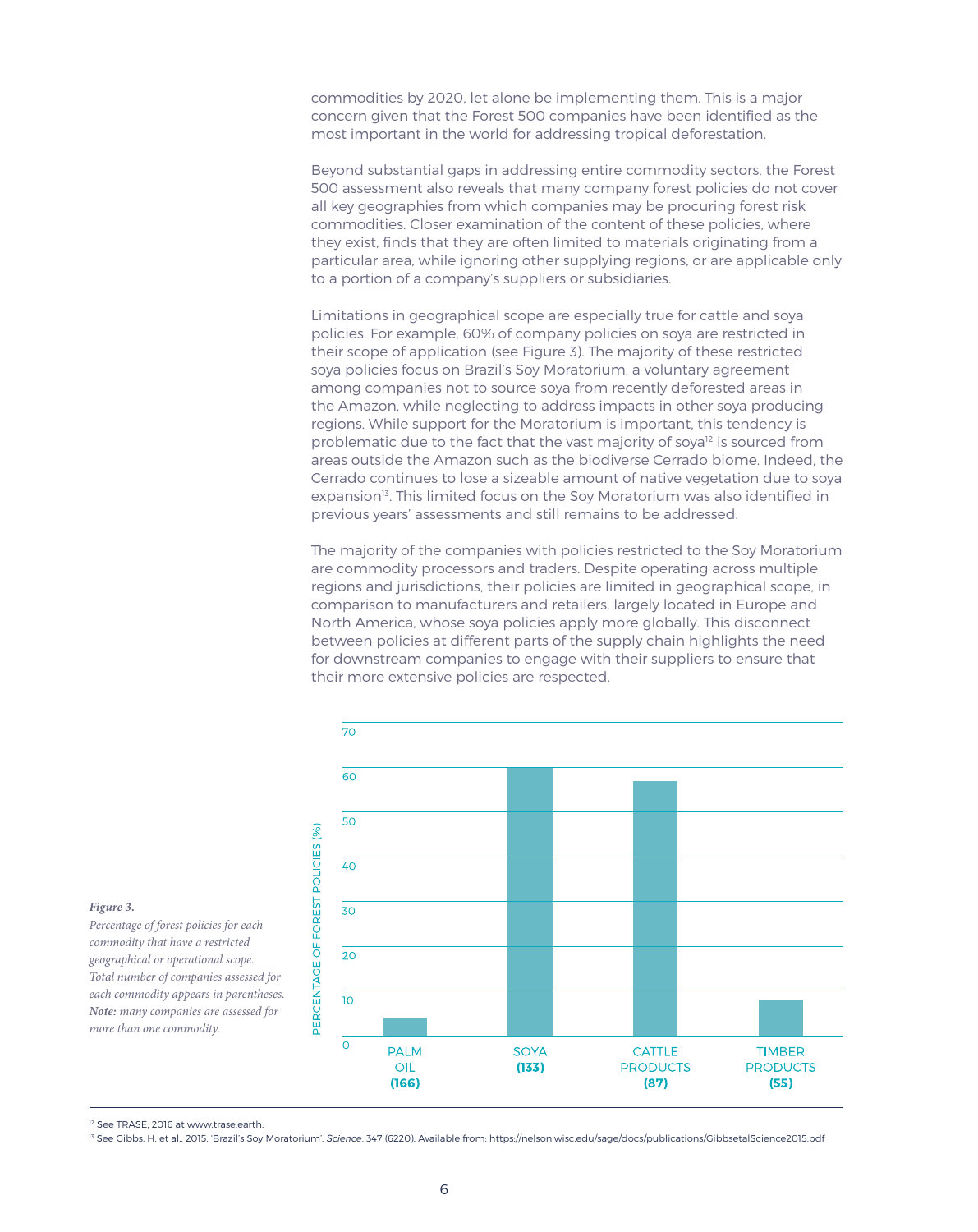# 2. Countries

Importers lack ambition to switch to deforestationfree consumption

Commodity production and procurement are driving rapid deforestation throughout the tropics, whose forests are well-known and valued for their biodiversity, carbon storage and water cycling, and their importance for the livelihoods of millions of people<sup>14</sup>. While many of these countries are seeing economic benefits to expanding agricultural production into forested areas, many are also realising and acknowledging the hazards of doing so.

Countries in which commodity-driven deforestation is occurring have increasingly committed to mitigate these impacts. The 2016 assessment found that the majority of commodity-producing countries (18 out of 25) and subnational jurisdictions (7 out of 10) selected in the Forest 500 have policies to tackle forest loss - for example, to reduce the rate of deforestation, expand the area of forest under protection, or prevent deforestation in a particular biome. In addition, four countries – Colombia, the DRC, Ivory Coast and Liberia - have so far made overarching commitments that aim to end all agriculture-driven loss of priority forest types<sup>15</sup>. Encouragingly, all 25 forest jurisdictions were found to reflect the importance of forests for environmental sustainability within their national development priorities.

However, the efforts of producer countries need to be supported by strong consumption policies among the actors at the opposite end of the supply chain: the importing countries. The Forest 500 actors include fifteen countries in the Asia-Pacific region, Europe and North America that are the greatest importers of palm oil, soya, cattle products and timber products directly from the 25 forest countries. Collectively, these 15 importing jurisdictions account for 75% of all globally reported imports

### **Country selection and assessment**

The Forest 500 powerbrokers include 25 priority countries in the tropics selected based on their relatively high forest cover, deforestation rates, and risk of deforestation driven by the production of the four commodities. Collectively, these countries account for 85% of the world's remaining tropical and subtropical forests, and 86% of forest loss in these regions since 2010\*. Ten subnational jurisdictions from within these countries are also

selected due to their own high forest cover and rates of loss. Also included are the 15 jurisdictions that are the greatest importers (by value) of the four commodities associated with deforestation in the 25 producer countries.

\* See Hansen, M. C., et al. Tree cover loss and 2010 tree cover. Accessed via Global Forest Watch www.globalforestwatch.org on 19 February 2016.

14 See Rautner, M. et al., 2013. The Little Book of Big Deforestation Drivers, Global Canopy Programme: Oxford. Available from: http://globalcanopy.org/sites/default/<br>files/documents/resources/LittleBookofBigDeforestationD

<sup>15</sup> See Box 1 for definition of priority forest types.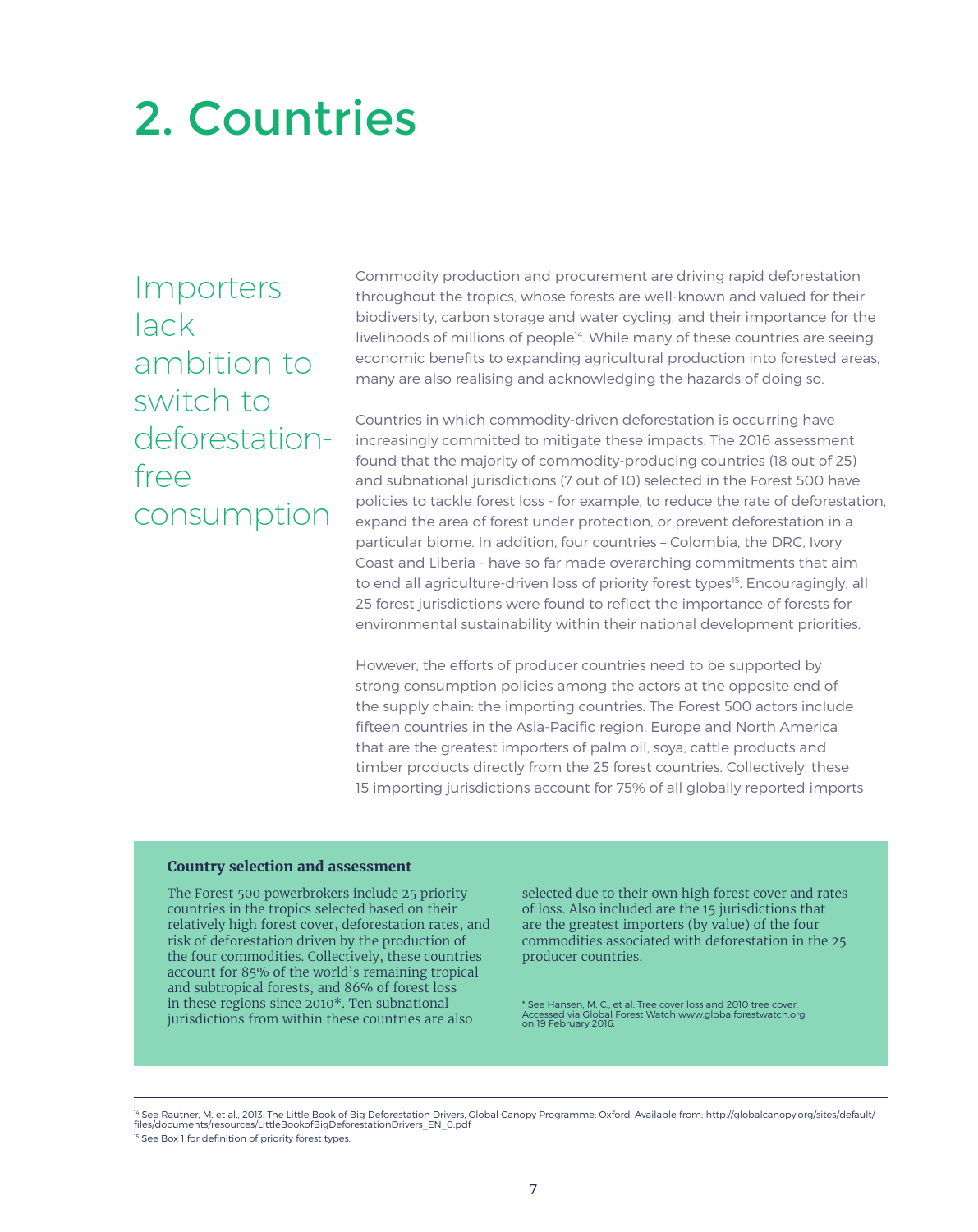of these commodities from the 25 producer countries.<sup>16</sup> With this volume of consumption comes great potential to help stimulate a market shift towards sustainable commodities. Indeed the majority (80%) of these importing countries are supporting the shift to sustainable agriculture through financial contributions to bi- and multi-lateral initiatives. Yet they lag in complementing this action with strong policies to address their own demand and promote deforestation-free domestic consumption.

Currently, ambitions by importing countries to address deforestation risk in the products they import are generally limited to government purchases. The majority - 8 of 15 - of importing countries assessed have a policy promoting sustainability criteria for government purchases of a subset of products produced from forest risk commodities – such as wooden furniture or paper. The Forest 500 assessment finds nearly no ambition among importing countries to address either deforestation associated with government purchases across all supply chains, or the broader imports coming into that country for general consumption. Only two countries formally support initiatives for sustainable imports of goods for general consumption, not just government use: Germany and the Netherlands, both of which support industry-led initiatives promoting sustainable palm oil. In December 2015, these two countries, along with three other EU member states, reinforced their efforts by signing the 2015 'Amsterdam Declaration in Support of a Fully Sustainable Palm Oil Supply Chain by 2020<sup>'17</sup>.

Emerging economies such as China and India, and the companies headquartered and operating within them, also play critical roles as major importers. However, besides the lack of sustainable national import and consumption policies, forest policies (and weaker sustainability policies) among companies also remain sparse. China is the largest global importer of soya from key producer countries Argentina, Bolivia, Brazil, and Paraguay<sup>18</sup>, accounting for 40% of exports from these countries<sup>19</sup>. A total of 15 Forest 500 companies assessed for soya are headquartered<sup>20</sup> in China, and only one of these has a policy for soya: COFCO, a major trader and processor. But even COFCO has a policy of limited scope that applies to only part of the company's supply chain.

Engagement by investors and lenders to Forest 500 companies could help stimulate progress in company policy-making especially in these important emerging markets. COFCO, for example, receives investment and lending from 30 Forest 500 financial institutions headquartered in 11 different countries across the Asia-Pacific region, as well as Europe and North America, where environmental issues generally receive greater attention.

<sup>16</sup> Calculated using data on value of imports of forest risk commodities, 2012-2014, from UN Comtrade. Data downloaded in November 2016.

<sup>&</sup>lt;sup>17</sup> The Amsterdam Declaration can be accessed at: www.euandgvc.nl/binaries/euandgvc/documents/publications/2015/december/7/declarations-palm-oil/ declaration-palm-oil-amsterdam.pdf

<sup>&</sup>lt;sup>18</sup> These are the four priority soya-producing countries included in the Forest 500 in 2016.

<sup>&</sup>lt;sup>19</sup> Calculated using data on value of sova exports, 2015, from UN Comtrade. Data downloaded in November 2016.

<sup>&</sup>lt;sup>20</sup> Other major companies that are not headquartered in China also have large soya processing operations in the country.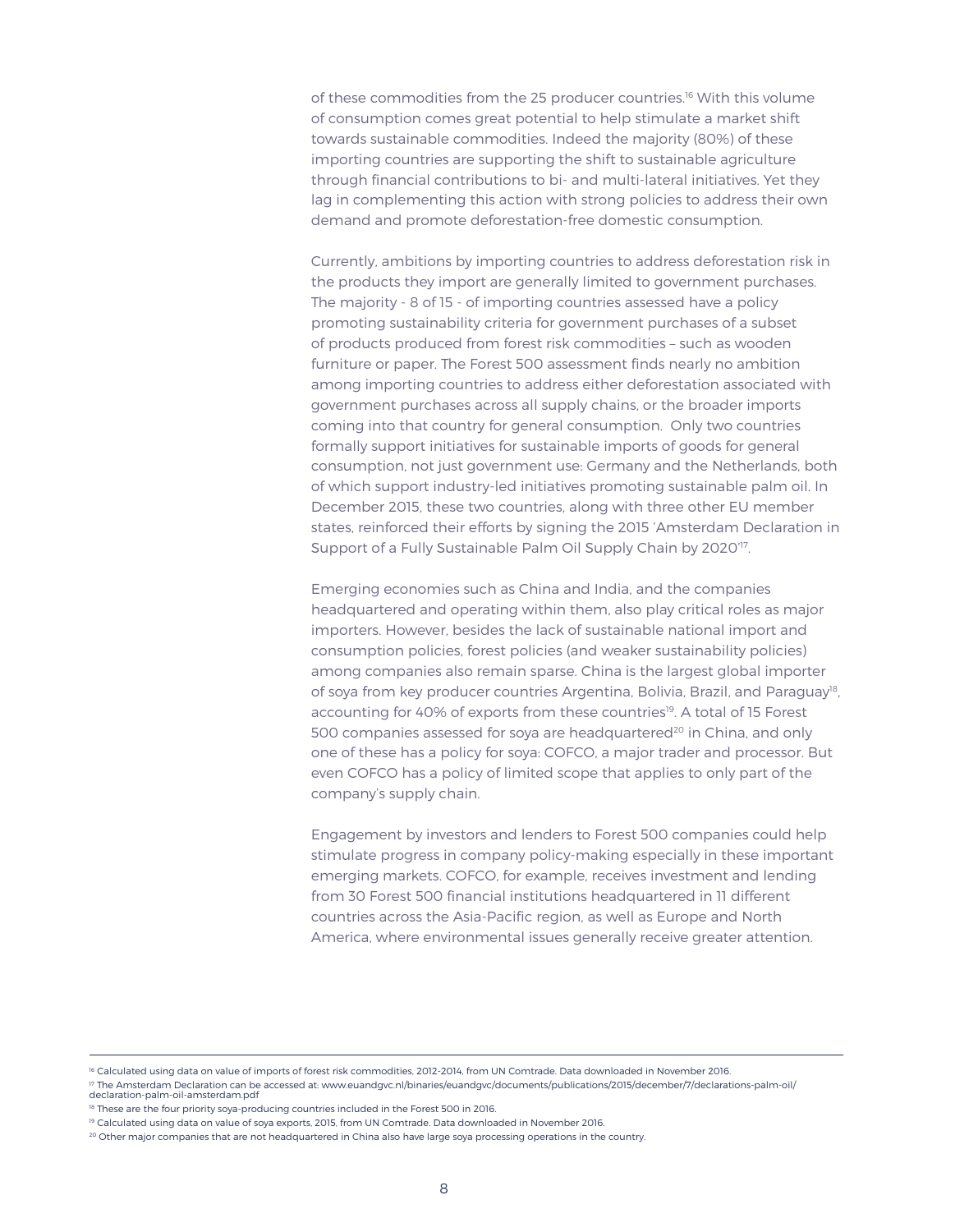# 3. Financial Institutions

A trickle of progress not yet mobilising clients

Financial institutions can contribute to tropical deforestation when they provide debt, equity and other forms of capital to companies in forest risk commodity supply chains. This can also expose them to risk, because such companies could be impacted by deforestation and related human rights issues associated with their activities. For example, company profits could diminish if they lose access to more sustainable markets and suffer from stranded assets, or their brand reputation may be impacted if their activities are associated with deforestation or the violation of local peoples' rights. By establishing robust policies and engaging with companies to address risk, investors and lenders could benefit directly while also helping incentivise a market-wide shift towards more sustainable supply chains.

In response to this risk, 3% of financial institutions assessed have committed to remove deforestation associated with all four commodities from their portfolios, while a quarter (36) have a policy for at least one commodity. Notably, far fewer financial institutions have commodity-specific policies in place for companies involved in the cattle product and soya supply chains than for those operating in palm oil and timber products (see Figure 4).

The content of these policies is also lacking in robustness. Fewer than 18% of them commit to the protection of priority forest types<sup>21</sup> and the majority of these (59%) only encourage, rather than require, clients and investees to protect these forest types as a prerequisite for receiving lending and investment. These financial institution policies are also commonly limited in scope, such as by only being applicable when the loan exceeds a certain value threshold. Only a quarter of the 36 financial institutions with commodity-specific policies explicitly state that the policies apply across their entire financing portfolios.

In addition, many financial institutions with policies are financing companies without similar policies. This can be illustrated by looking at loans to the

### **Financial institution selection and assessment**

Among the powerbrokers of the Forest 500 are 150 financial institutions selected due to their financial relationships with Forest 500 companies, in which they collectively hold over US \$2.8 trillion in shareholdings, bondholdings, and lendings and

underwritings. The cohort of selected financial institutions in 2016 differs from previous years due to the new consideration of more types of direct financing. As a result, 54 financial institutions have been newly selected and assessed in 2016.

<sup>21</sup> See Box 1 for definition of priority forest types.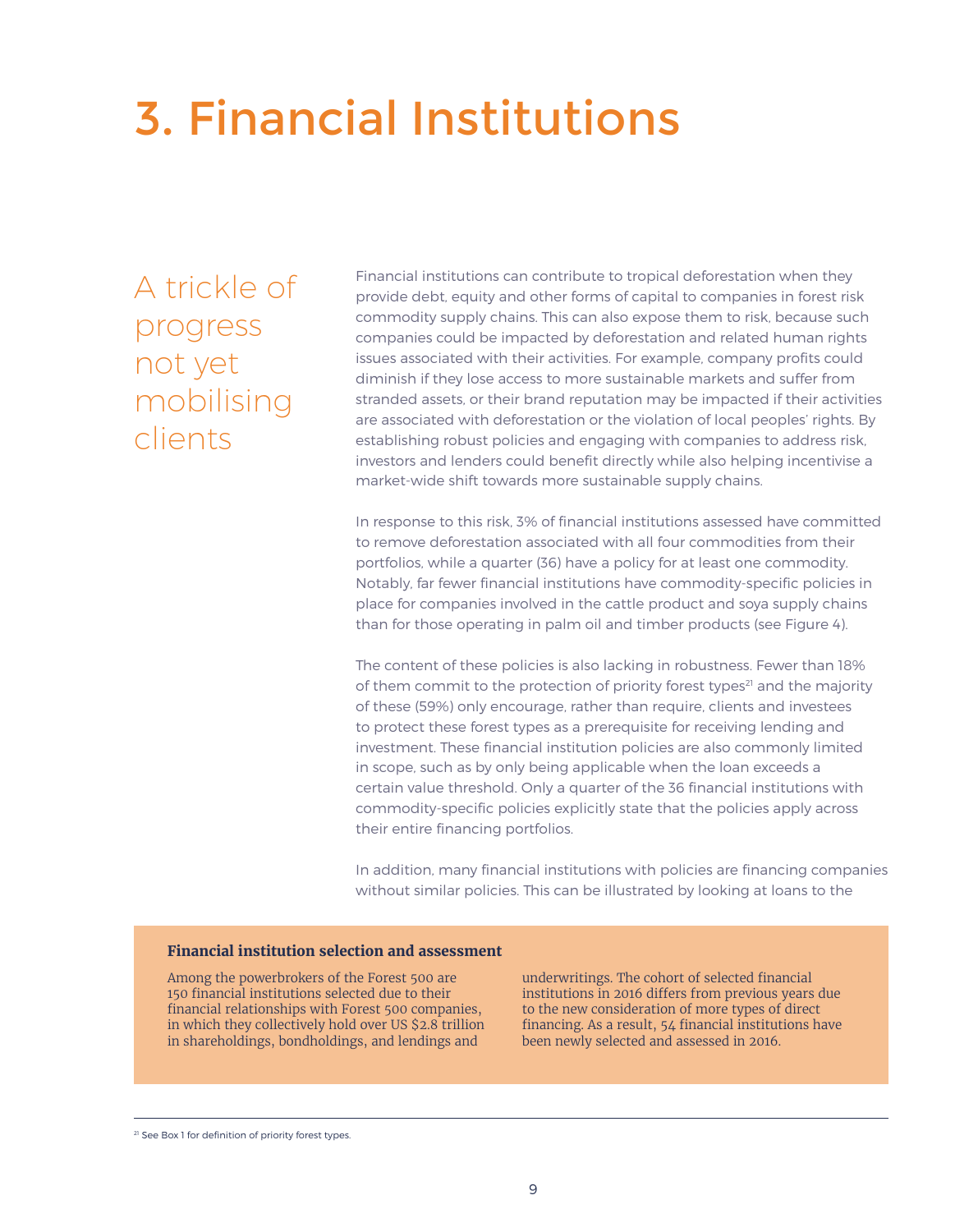

36 Forest 500 companies operating as producers, processors, or traders<sup>22</sup> of forest risk commodities. In 2016, 29 Forest 500 financial institutions with commodity-specific policies were found to be lending to these companies, with their loans totalling more than US \$64 billion. However, the majority (75%) of lenders are engaged in at least one loan deal where the client does not have an aligned policy.

This incongruence is especially clear for the cattle product supply chain (see Figure 5). Of the 108 loan relationships between financial institutions with cattle-specific policies and companies assessed for cattle products, in less than 40% of cases the client also has a policy for cattle products. In contrast, of 950 loan relationships between financial institutions and companies assessed for palm oil, only one loan relationship exists where a financial institution has a palm oil policy but the palm oil producing and processing company that it lends to does not.

This is somewhat surprising given that 93% of lenders with commodityspecific policies detail the process by which they will monitor company compliance23. If financial institutions effectively implement their monitoring processes and engage with companies without aligned policies they could not only mitigate the risks in their portfolios, but also act as a significant lever of change.



#### *Figure 4.*

*Percentage of financial institutions with a commodity-specific lending or investment policy, by commodity.* 

*Figure 5.*

*Percentage of loan relationships, between lenders and companies producing, processing or trading forest risk commodities, for which both parties have a commodity policy. Number of loan relationships appears in parentheses.*

<sup>22</sup> The five supply chain stages considered in the Forest 500 are: production, processing, trading, manufacturing and retailing.

23 Multiple factors could influence the level of coherence between financial institution policies and those of companies, including the scope of the financial<br>institution policy (e.g. whether it applies to current as well companies.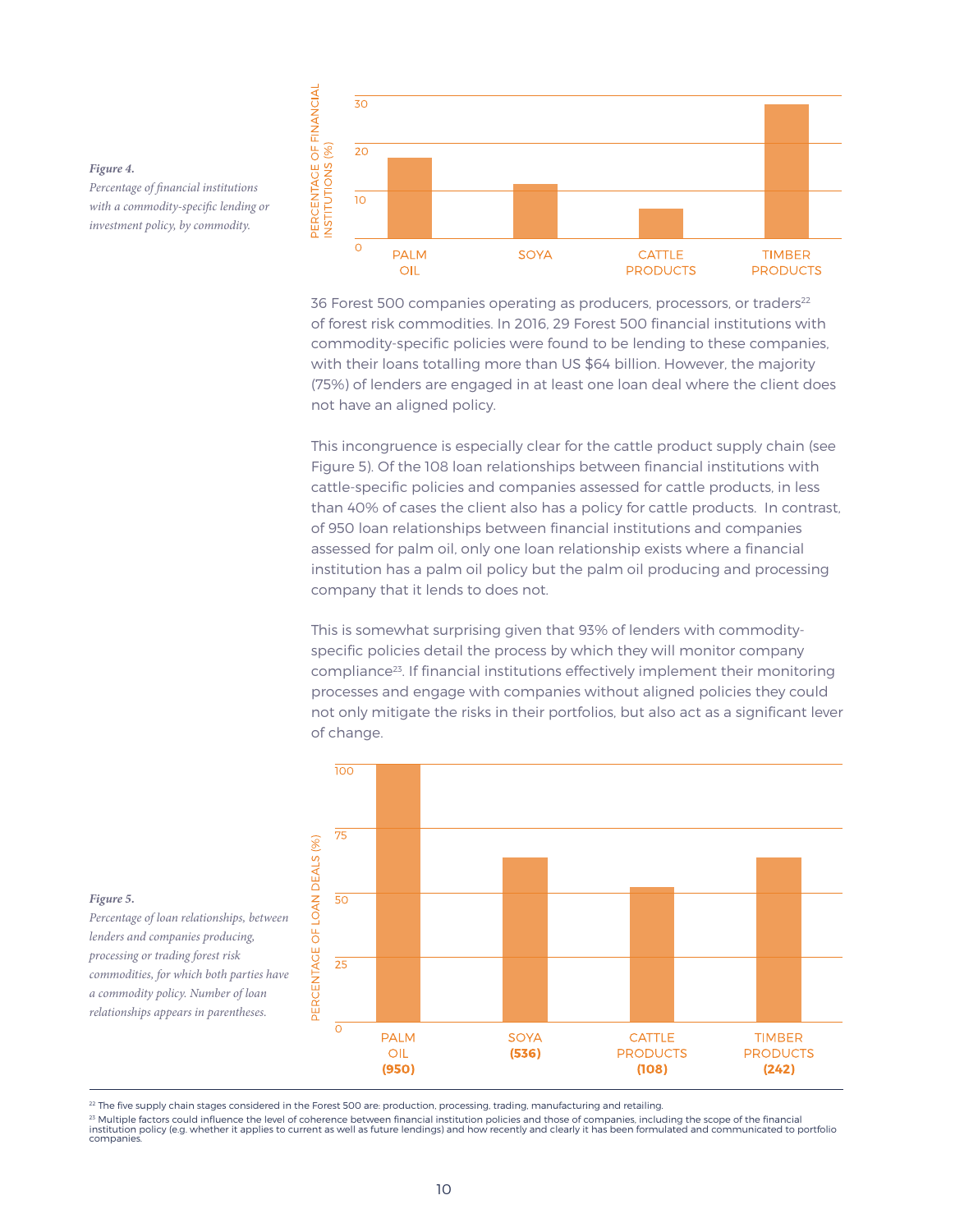### Conclusion

Despite signs of improvement, the rate of progress among countries, companies and the financial sector is inadequate to meet deforestation targets for 2020 and beyond. Entire supply chains lack robust deforestation policies, as seen in the cattle product supply chain, where fewer than 30% of Forest 500 companies have published a sustainability policy, let alone one strong and specific enough to tackle deforestation risk. Most financial institutions lack cattle-specific policies, and even when they have them, their clients do not have aligned policies. And all of this while the cattle product supply chain continues to be the largest driver of tropical deforestation.

While a handful of companies have published new policies or improved existing ones, the majority of companies (57%) in the Forest 500 have weak policies or no policies at all. Weak policies omit key elements for success, such as important environmental and social factors (including protection of priority forest types), meaningful reporting of progress, or parts of the company's supply chain.

Meanwhile, growing commitment among producer countries can be seen from the fact that four countries exporting forest risk commodities have established overarching commitments to end all agriculture-driven loss of one or more priority forest types, including two made in the last year. While importing countries support efforts to address deforestation through bi-lateral and multi-lateral funding, they have yet to establish strong demand-side policies to address consumption across the commodities driving deforestation. Only two Forest 500 importing countries were found to formally support national-level initiatives that address consumer demand for, and use of, sustainable commodities. Market signals from these importing countries continue to spur demand for unsustainable goods, while simultaneously financial institutions in the Forest 500 with policies continue to make over US \$60 billion in loans to producers, processors and traders, the majority of which do not have policies to remove deforestation from their supply chains.